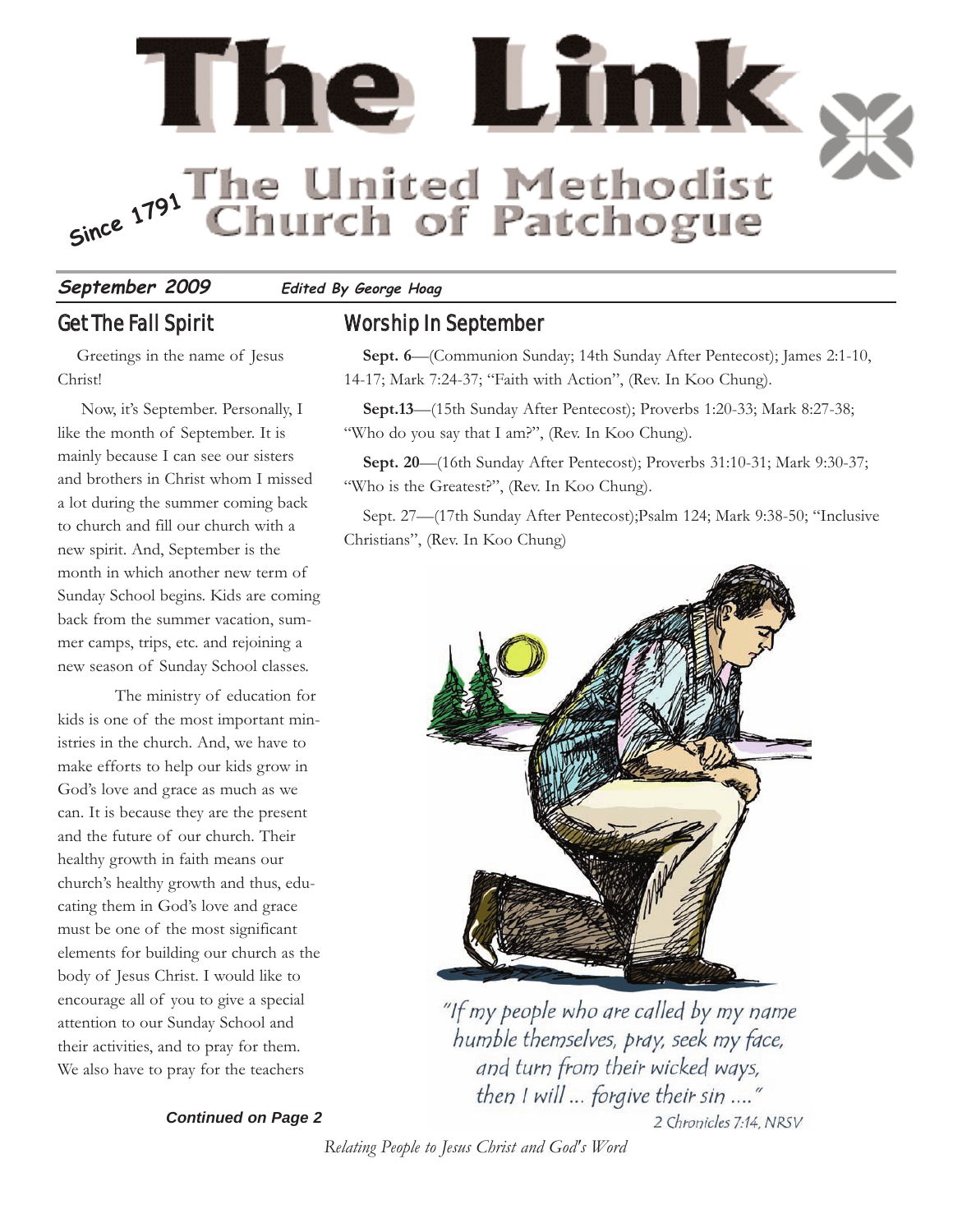# <sub>Circle</sub> of Concer<sub>n</sub>

## *For Guidance:*

Lisa D., Barbara McAllister, Joe Brentlink, Ray Gallo, Ray Clark, Maj. Don Cornwell stationed in South Korea, Cat Placement and Rescue, Christy Wood, Lois Wood, Michael Dellazizzi and family, Michael Amarati, Philip Demacos, Pat, Joanne, Robert C. Hiene and the Americo Family.

#### *These Who are Hospitalized:*

Josh Boneventure, Christine Quinn's cousin Frank, Nana Grace, Nancy Marshall, Baby Joseph, Bertha Smith, Shelly Granger and Frances Miller and Bob Tenaglia.

#### *These at Home:*

Betty Hansley, Joan Welsh, Joseph Weinzettle, Eric & Pat Carlson, Natalie Burnett-Lynch, Kathleen Chodorski, Philip Crandall, Kyra McCarthy, Debi DelRossi, Belle Barile, Tom Furman, Lisa Lopez, Dorotea Sanchez, Mary Jones, Frank Westerland, John, Mike Welsh, Hazel Freely, Dave McKendrick, Brian Lentini, Paul Rice, Timothy Oliva's Aunt Susan, Rosemarie, John Krulger, Philip Crandall and Shelly Granger.

#### *These who are in Rehab or Nursing Care Facilities:*

Alice Zahnd in Patchogue Nursing Center, 25 Schoenfeld Blvd., Patchogue, NY; Anna Satterly in Brookhaven Health Care Facility, 801 Gazzola Drive, East Patchogue, NY 11772; Lew and Kitty Brunnemer in Cedar Lodge Nursing Home, 6 Frowein Road, Center Moriches, NY 11934; Gerry Flood in St. James Nursing Home (Room 269) 273 Moriches Rd., St. James, NY 11780; Doris Shrimpton in Bellhaven Nursing Center, 110 Beaverdam Rd., Brookhaven; Hazel Nargi in McPeak's Adult Home, 286 N. Ocean Ave., Patchogue; Marian King in Sunrise Assisted Living, 2 Hills Rd., E. Setauket, Rm. 2; Anna Bonfe, Rm. 201, Cunningham Bldg., Loretto Rest, 708 E. Brighton Ave., Syracuse, NY 13205; Toby Miller (Room 213B) in Affinity Skilled Living and Rehabilitation Center, 305 Locust Avenue, Oakdale, NY 11769; Joan Simpson, Good Samaritan Nursing Home, 101 Elm Street, Sayville, NY 11782.

*Pray for our church and her future directions!*

**Please contact the Church Office if someone should be removed or added.**

# Ushers! Ushers! Ushers!

We are putting together a schedule of ushers for worship from September through the end of December. A training be will given on September 27th, after worship. Ushering is a pleasant and relatively stress-free (!) way to assist in worship. The duties are light and the opportunity to greet everyone entering the church really is a joy. If you're interested and or unsure, please see me.

*— Barbara Becker*

# Fall Sprit (from Page 1)

who educate, nurture and take care of the kids. One more time, I would like to invite the whole congregation to pray for our kids, teachers and our educational ministries.

In September, we are also going to resume the Bible Study sessions for adults. We are planning to meet at 7:30 p.m. every Wednesday. I encourage all members and friends of our church to come on Wednesdays for our Bible Study meeting. Our study will focus on a historical introduction to the New Testament. I would like to have an opportunity to explore together the New Testament from a historical perspective for enriching our understanding and deepening our faith. I am also looking forward to having a great time for fellowship with one another in our fall Bible study sessions. Come and join us!

I always give thanks for God's presence in our church with a wonderful blessing and a caring heart.

May God's love and peace be with all of you!

In Christ,

*—Pastor In Koo Chung* 



*Lift up your church with your prayers, presence, gifts and service.*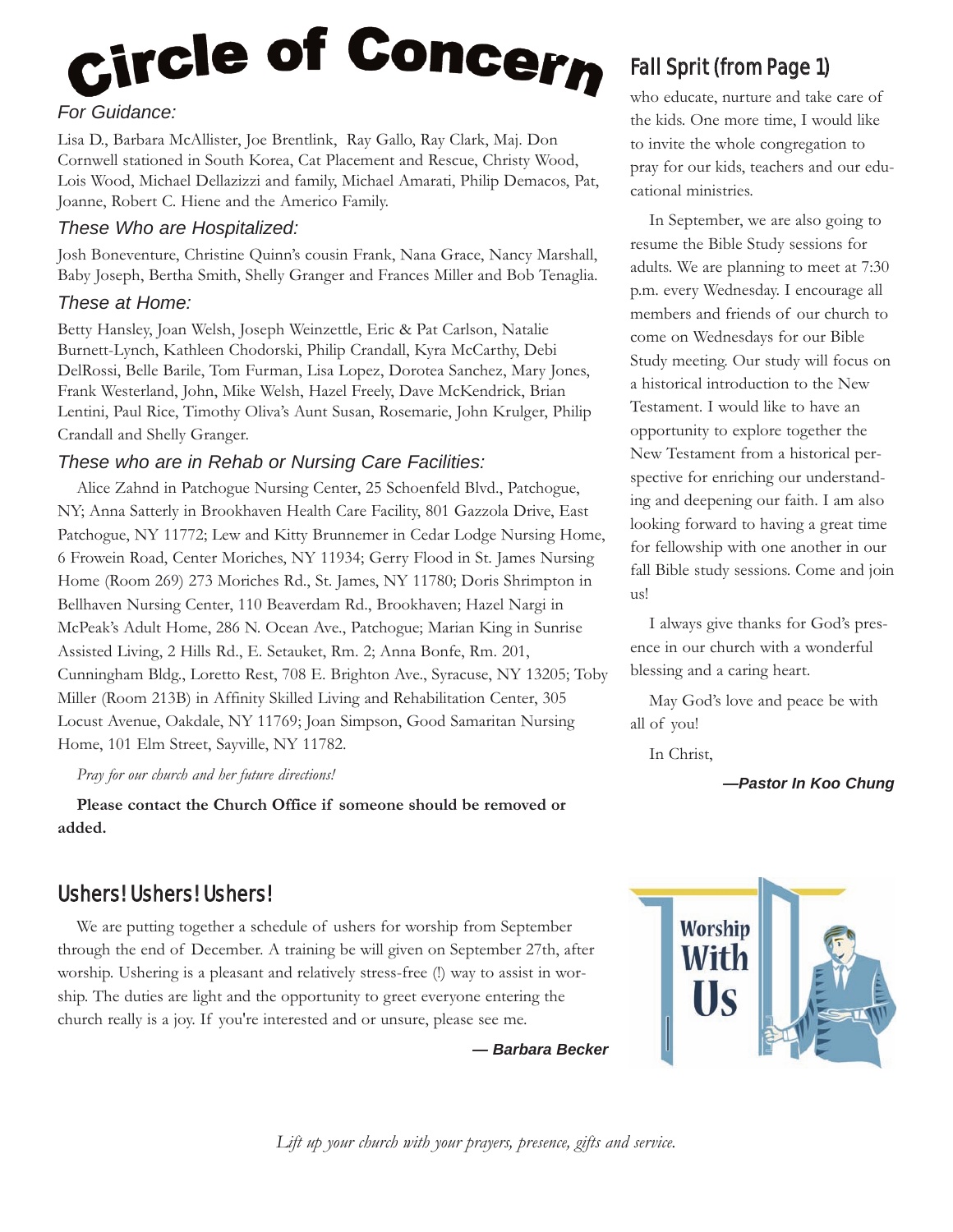# Taking Chance of a Lifetime for Universal Health Care

A UMNS Commentary

By David Briggs\*

There are many faces in the debate over health care we will never see: the mentally ill cast out onto the street to die, the child victims of third-world infant mortality rates in U.S. cities, the unemployed men and women who wait too long for cancer diagnoses.

Tracy Smith is one of those people, one I will never forget. In his late 40s, Smith would sit in his car with heart pain while his two beloved young children played in a Seattle park without him.

Lacking insurance, Smith suffered rather than endure the indignity of facing a doctor whose first test would be the financial one of how he would be able to pay for treatment. He finally made it to the hospital in time to be treated for near-fatal atrial fibrillation.

But he still did not have the insurance or the \$50,000 to pay for the heart transplant he needed. His only hope was to wait for Medicare to approve the funds for the operation. He died waiting.

Many Americans are still waiting for a health care system that is not dependent on one's ability to pay. In 1993, not long after Smith died, the hopes of many who consider health care a human right faded away when an ill-conceived effort for universal health care failed in Congress.

Now, for the first time in a generation, there is real hope that the United States will make health care a right for all its people.

President Obama is leading a national dialogue on universal health care, attempting to transcend the political differences and economic self-interest that sidetracked earlier efforts.

No one doubts that over the next few months, lobbyists for doctors, health care companies, insurers and drug manufactures will make sure their voices are heard, often placing their own financial well-being over the common good. Never has it been more important for religious voices to be heard.

In an effort to contribute to the dialogue, United Methodist News Service invited several church members, from one of the nation's most prominent health leaders to doctors and nurses on the front lines, to offer their reflections on how to heal our nation's health care system.

Each of them reminds us to look beyond ourselves to recognize the suffering of others under the current health care system.

#### **Best and worst of times**

Dr. Joycelyn Elders, former U.S. surgeon general, asks Americans to consider, "We are the richest country in the world and the only industrialized country that does not provide health care for its entire people."

Irma Clark, a Chicago nurse, talks about the pain experienced by millions even as the health care debate moves forward. "There is a lot of pressure when you have to decide whether you should buy a loaf of bread or fill your prescription for blood pressure medicine, and you need both," she writes.

Dr. Wayne Riley, president of United Methodist-related Meharry Medical College in Nashville, Tenn., notes while it may be the best of times in terms of medical advancements, "It is the worst of times because lack of access has resulted in health disparities that compromise the quality of life for those who are disenfranchised, underrepresented, poor and-or uneducated."

New ideas, new approaches are a moral imperative, they say.

#### **Comments**

Dr. Dan Bell, who co-founded a free medical clinic in Eureka Springs, Ark., proposes the creation of a Federal Dental Corps because multiple medical problems are spawned by bad teeth, and dental care is harder to get than medical care.

Dr. Scott Morris, a family physician and executive director of the Church Health Center in Memphis, Tenn., says the health care system must lose its love affair with bigger and better technology and direct resources toward developing general practitioners.

The Rev. Linda Walling, executive director of Faithful Reform in Health Care, remembers that not everyone headed for the exits when the Clinton plan failed in the early '90s. The United Methodist Church and the United Church of Christ never gave up, she said.

The memory of Tracy Smith and millions of others on the side of the road of the nation's health care system will not let us.

*\*Briggs is news editor of United Methodist News Service.*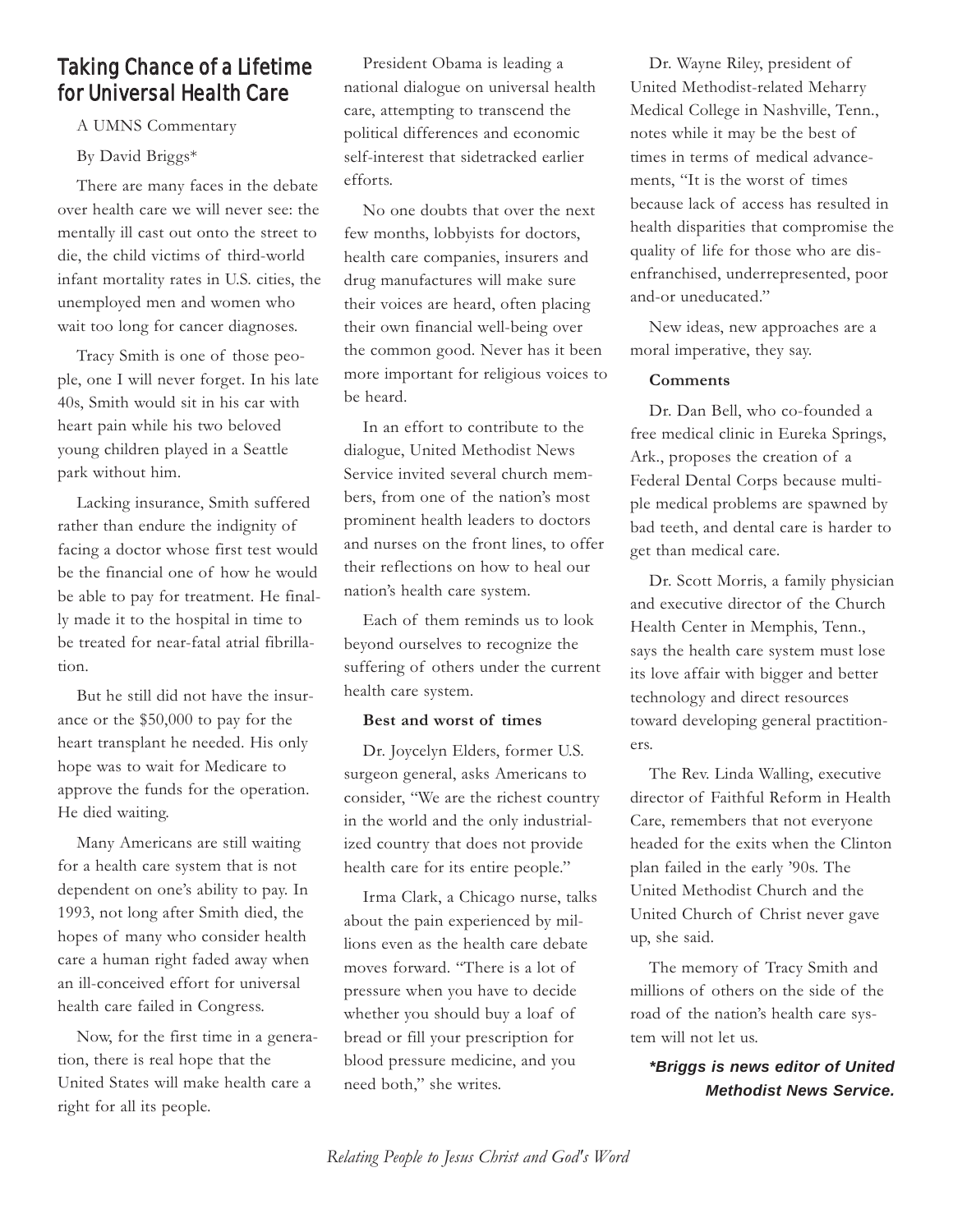# Stewardship

With the cool rainy Spring and early Summer, the lawn and shrubs have grown a lot. We would like to thank Barry Bidell and his son-in-law Marvin Jennings for cutting the Church lawn and pruning the shrubs. With Alive After Five<sup> $\mathbb{R}$ </sup>, every week has brought a lot of people who see a well kept Church. In early August Steve Rice cut the parsonage and Church lawns, while Ray Henson (our Sexton) was on vacation.



The old 5000 gallon buried fuel oil tank was removed in early June.

The heavy machinery used broke a portion of the sidewalk leading to the office. Barry Bidell encouraged his friend Benny Genetempo, a former mason, to help us replace it. Benny spoke to his employer, Sears Redimix, and the Church will receive the concrete as a gift. Thank you both for your fidelity to our Lord.

Bob Prince and Steve Rice are planning a Church wide Yard Sale for October 10. Bob will be having foot surgery and Steve, knee surgery around that time. Thereby we will need a lot of volunteers to help these two hard working fellows. Last year we made over \$l,200! Come join us, make money for the Church, and have some fun too. The boys would like you to look through your stuff and find some items to sell. Bob's phone number is 5l8-l9l7 and Steve 445-7977. If you have items and need to have them picked up, please call either of them. Kevin Leahy has volunteered to work

with them to pick up items.

With September we will be working hard to rebuild our Sunday School. Our children are the future of this Church. Superintendent Barbara Schroeder and her dedicated teachers will be encouraging all our children to return to the fold.

Treasurer, Kathie Wells, and Recording Secretary, Tom Bracken, have labored through the lean summer months. With September, we welcome everyone back and hope that you would please bring your pledges up to date. We need all our counters to return to their scheduled Sundays. If you can assist with the counting, please let Tom know by contacting the office.

One of our angels, Jim Miller, is Mr.Food Pantry. Every Tuesday from 9-l2 noon, Jim dispenses your food donations and those of local supermarkets. Please remember to bring your food donations every Sunday.

He needs large brown paper shopping bags. If you have any, please bring them to Church. Jim also maintains and updates the Church sign on South Ocean Avenue. Security is another hat that Jim has assumed. Each Sunday he checks and locks all the doors securing the Church after services.

Another tireless angel is Geri Sheridan. Besides participating in most of the Church's committees, Geri is a Trustee. Every Sunday a bouquet of flowers graces our alter. This is thanks to your donations to the Altar Flower Fund, coordinated by Geri. Please use the envelopes in your Pledge book to honor God, while bringing recognition to loved ones. Praise be to God.

*—Dave Hollowell*

# Youth Group

The UMC of Patchogue will be starting a youth group program in September. The youth program will be for teen's 9th – 12th grade. We will focus on bible study, mission work, and monthly social outings! Registration will be Sept. 13. Hope to see you there.

*—Carla Fiore-Gibson* 

## **Nursery**

We are trying to start a nursery program for the babies of UMC of Patchogue. We are looking for volunteers to help staff the nursery. If you have a baby and are interested in a nursery program, or if you are interested in volunteering to help out please see me.

*—Carla Fiore-Gibson* 

# Welcome Back-Ice Cream Sunday

Sunday School starts Sept. 13. On that day we would be doing registration in the Cloud Room. All children must register. Thanks to all our teachers: Elizabeth Biederman, Pre-K, Debbie and Don Kolacki, Grades1-2, Denise Whelen, 3-4th & 5th grades, Kathy Loris, 6-9th.

*—Barbara Schreoder, Superintentant of Sunday School* 

**Healing Prayer Service, Sunday, September 20th at 7pm.**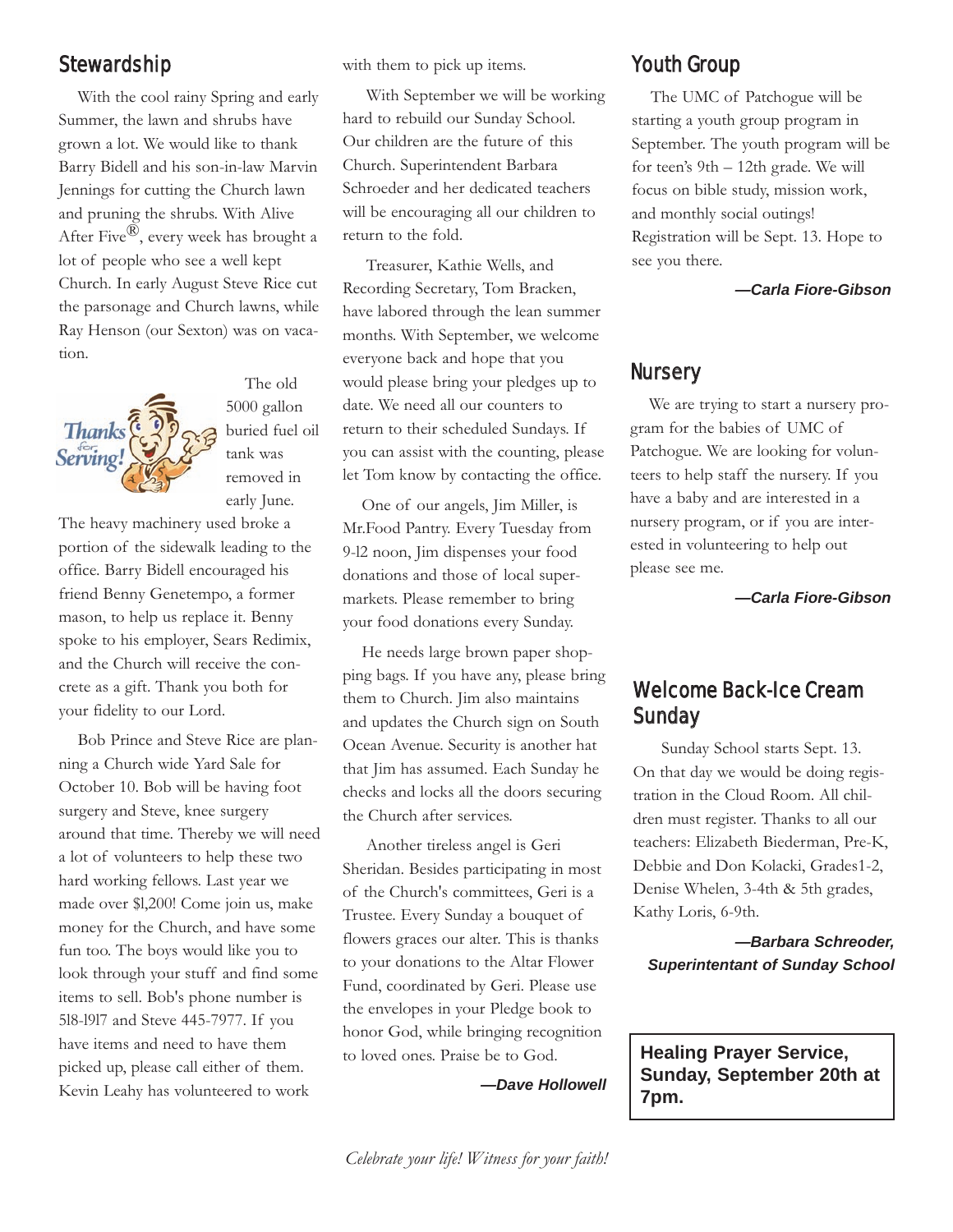# **United Methodist Church of Patchogue September 2009**

| <b>Sun</b>                                                                                                                                     | Mon                            | <b>Tue</b>                                                                                      | <b>Wed</b>                      | Thu            | Fri            | <b>Sat</b>                                                                                                  |
|------------------------------------------------------------------------------------------------------------------------------------------------|--------------------------------|-------------------------------------------------------------------------------------------------|---------------------------------|----------------|----------------|-------------------------------------------------------------------------------------------------------------|
|                                                                                                                                                |                                | $\overline{l}$<br>$10$ a.m.-Noon-<br>Food Pantry<br>$7:00$ p.m.- $AA$<br>7:30 p.m.-<br>Recovery | $\overline{2}$                  | $\mathfrak{Z}$ | $\overline{4}$ | 5                                                                                                           |
| 6<br>$10 a.m.$ —<br>Communion Wor-<br>ship                                                                                                     | $\overline{7}$<br>$7 p.m. -AA$ | 8<br>$10$ a.m.-Noon-<br>Food Pantry<br>$7:00$ p.m.- $AA$<br>7:30 p.m.-<br>Recovery              | 9                               | 10             | 11             | 12<br>8:30 a.m.-3:00p.m.<br>-Defensive Driving<br>Course<br>1:30 p.m.-Coffee<br>House Movie:<br>"Fireproof" |
| 13<br>10 a.m.-Worship/<br>Sunday School and<br>Registration                                                                                    | 14<br>$7 p.m. -AA$             | 15<br>10 a.m.-Noon-<br>Food Pantry<br>$7:00$ p.m. $-AA$<br>7:30 p.m.-<br>Recovery               | 16<br>7:30 p.m.--Bible<br>Study | 17             | 18             | 19                                                                                                          |
| 20<br>10 a.m.-Worship/<br>Sunday School<br>11:30 a.m. $-$<br>Finance Committee<br>Confirmation Class<br>begins<br>7:00 p.m.-Healing<br>Service | 21<br>$7 p.m. -AA$             | 22<br>$10$ a.m.-Noon-<br>Food Pantry<br>$7:00$ p.m.- $AA$<br>7:30 p.m.-<br>Recovery             | 23<br>7:30 p.m.--Bible<br>Study | 24             | 25             | 26<br>9:30 a.m.-UMW                                                                                         |
| 27<br>10 a.m.-Worship/<br>Sunday School                                                                                                        | 28<br>$7 p.m. -AA$             | 29<br>$10$ a.m.-Noon-<br>Food Pantry<br>$7:00$ p.m. $-AA$<br>7:30 p.m.-<br>Recovery             | 30<br>7:30 p.m.--Bible<br>Study |                |                |                                                                                                             |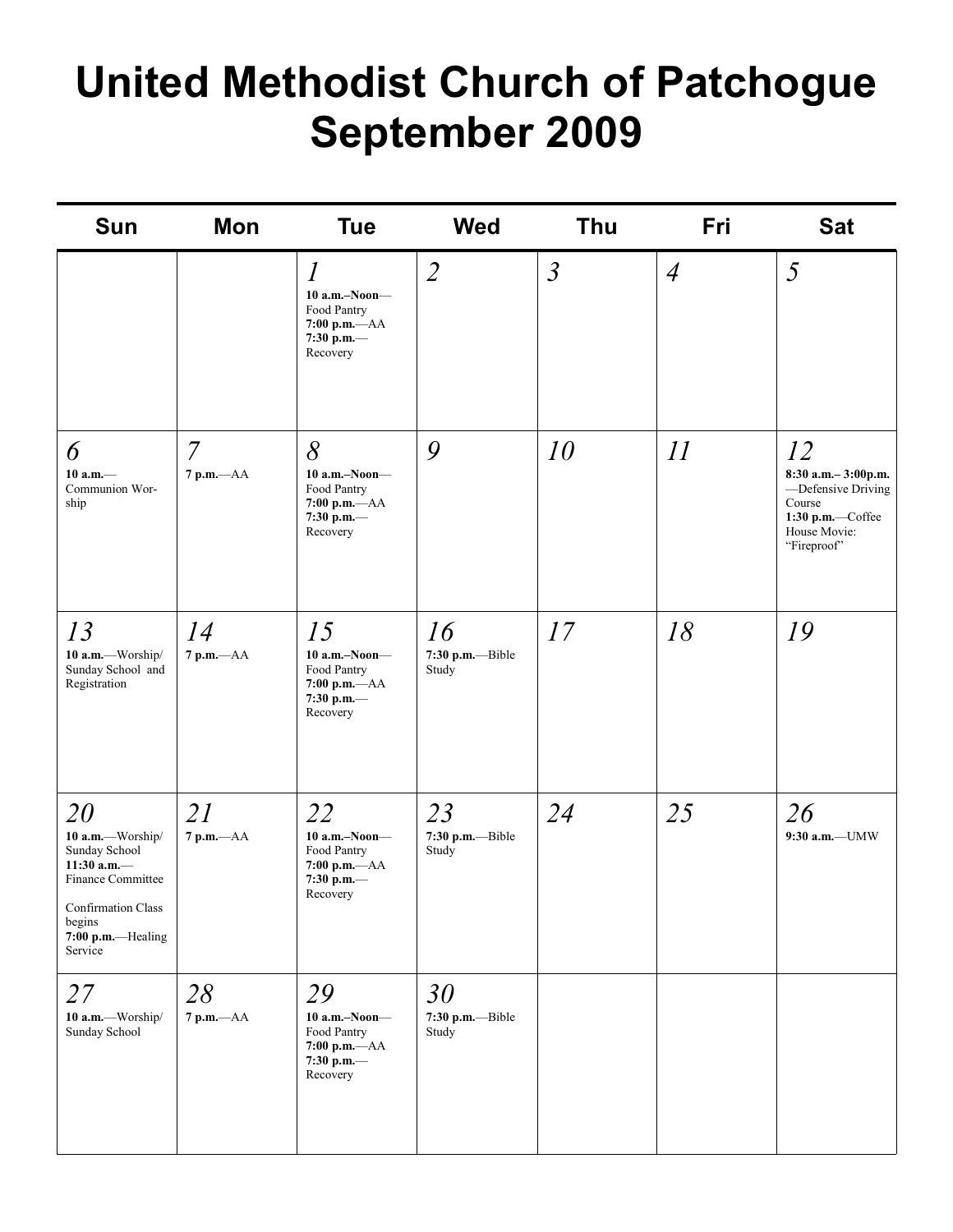**ASSOCIATE'S GOURMET MARKET Experienced Butchers & Caterers for over 20 years Also providing Groceries, Dairy & Produce 1699J, Rt. 112 (Olympic Plaza), Medford, NY 11763**



**Phone: (631) 475-1749 Fax (631) 447-5086**

**www.associatemarketli.com**

# IS DYNAMITS

PUBLIC RELATIONS CONSULTANTS SPECIAL EVENTS PLANNERS

**GERALDINE M. SHERIDAN** 96 EVERGREEN LANE EAST PATCHOGUE, NEW YORK 11772 PHONE/FAX (631) 475-1164

E-mail: gerisheridan@verizon.net



**Financial Advisors** 

Peter G. Halliwell **Business Financial Advisor** Personal Financial Advisor

Bus. (516) 589-5327 Fax (516) 589-3907

American Express Financial Advisors Inc. 285 West Main Street Sayville, NY 11782



"I was reading about eternity on the Internet and accidentally hit 'enter."



# The Soul~Food Coffee House **Series Presents**



The story takes place at the Sherwood Baptist Church in Albany, Georgia. It concerns a firefighter named Caleb whose wife of seven years, Catherine wants a divorce. Caleb is ready to give up on the marriage altogether, but his father, John gives him a book called The Love Dare and challenges him to follow its steps before throwing in the towel.

\*Parental Discretion is advised.

#### **Saturday Afternoon**

September 12th Doors open at: 1:30PM

All Are Welcome! **Movie & Lively Spiritual** Discussion Led By June Barile

For more information: (631)475-0381 Or email: coffeehouse@optonline.net

# UMW

The September meeting of the United Methodist Women will be held on Saturday, 9/26 at 9:30 a.m. All are welcome. Important things to talk about. Light breakfast. Wonderful women.

*—Barbara Becker*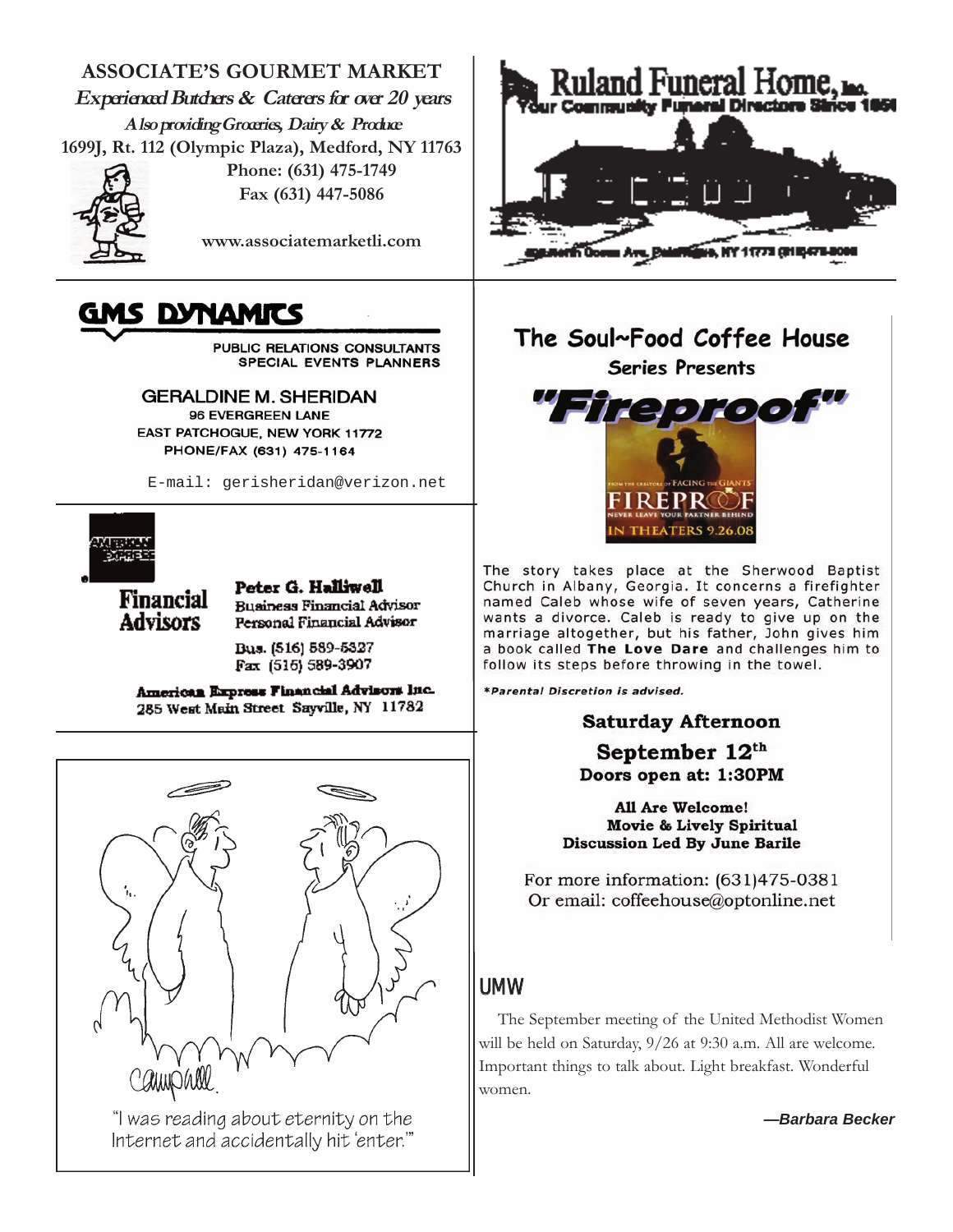# UMC.Org Reviews: My Sister's Keeper

Production company: New Line Cinema; Director: Nick Cassavetes; Cast: Cameron Diaz, Alec Baldwin, Abigail Breslin, Jason Patric, Thomas Dekker, Sofia Vassilieva, Joan Cusack; Rating: PG-13 for mature thematic content, some disturbing images, sensuality, language and brief teen drinking.

By Gregg Tubbs

(UMC.org)— Move over Old Yeller. Step aside Terms of Endearment. There's a new top tear-jerker in town, and it's a doozie. My Sister's Keeper will wring your tear ducts dry, but it does it honestly through a heart-wrenching scenario that taps into deep and universal emotions. In a a story filled with joy and heartbreak, love and sacrifice, a loving, distraught family is caught between caring for one child who is dying of cancer and respecting the wishes of the other child who is her made-to-order medical donor. The family must confront the ethical conundrum of whether one sister should live only to sustain the other and whether she has a right to demand control over her own body.

Based on the bestselling book from Jodi Picoult, "My Sister's Keeper" explores the emotional cyclone of a family dealing with the extreme stress of having a child with a serious illness. Along the way, the film also delves into the meaning of loyalty, sacrifice, quality of life, and free will. The story is deceptively simple. As a young girl, Kate Fitzgerald (Sofia Vassilieva) is diagnosed with leukemia and will die unless a perfect genetic donor match can be found to supply bone marrow. The complication, and emotional

power, comes from her parent's solution.

To save their daughter, Sara and Brian Fitzgerald (Cameron Diaz and Jason Patric) take a bold, but morally dicey step. Using very specific genetic selection and in-vitro fertilization, they conceive a child who will be a genetic match for Kate. Anna (Abigail Breslin) becomes a lifeline for Kate, providing her first donations as an infant. Despite their odd, symbiotic relationship, the sisters share a deep bond, and in a touching role reversal, the younger sister heals and protects the older. Yet, Anna never holds this debt over Kate, and Kate never takes her self-sacrificing younger sister for granted.

Kate's battle with cancer lasts for years, going through cycles of treatment, remission and recurrence. The sisters endure countless medical procedures and hospitalizations, some of which are physically harmful to Anna. Yet somehow, the Fitzgeralds remain a close-knit and loving family, savoring the good times and pulling together during the frequent hard times. Sara gives up her career as an attorney to dedicate herself fully to Kate's care. However, as she becomes increasingly single-minded in her devotion, she does so at the expense of the rest of the family, particularly her son Jesse (Evan Ellingson) who does not have Kate's special needs or Anna's special purpose.

When Kate's kidneys begin to fail, Anna, now 11 years old, refuses to donate one of hers and hires a lawyer (Alec Baldwin) to seek "medical emancipation" from the will of her parents. As Kate's health continues to fail and the court date looms, the Fitzgeralds become a family divided. The legal issue of Anna's right to decide what she

*Celebrate your life! Witness for your faith!*

will and will not do with her body opens a moral and ethical minefield for the family. They are forced to confront difficult and painful questions. Was it morally wrong to engineer one child to save the other? At what point has Anna given enough? Is it fair for her life and health to be compromised by giving up a kidney to buy Kate more time—years or perhaps only months?

For Sara, in particular, the only choice is to do whatever it takes to keep Kate alive. Had she been a suitable donor for Kate, she would no doubt have taken her devotion to the limit. But at what point does her desire to save her child become obsession? And how much must the rest of the family endure? All this has the makings of a great clash of ideas, but as directed by Nick Cassavetes (The Notebook), My Sister's Keeper concentrates more on a battle of honest, but painful emotions. The family is forced to confront an ancient and troubling question: should one child be favored over another? Have Sara and Brian ever really considered what was best for Anna? Even more intriguing, have they ignored what Kate really wants?

In the end, My Sister's Keeper is a film about letting go of a loved one, grieving and moving on. A hard subject, to be sure, but one that is confronted with honesty and with all its emotional power intact. The effect is cathartic, delivering a flood of forgiveness, deepened understanding, and affirmation of life. Finally, the film reminds us that those we love never really leave us, and that we must cherish every moment we have together. After seeing My Sister's Keeper, it's easy to understand the phrase "a good cry."